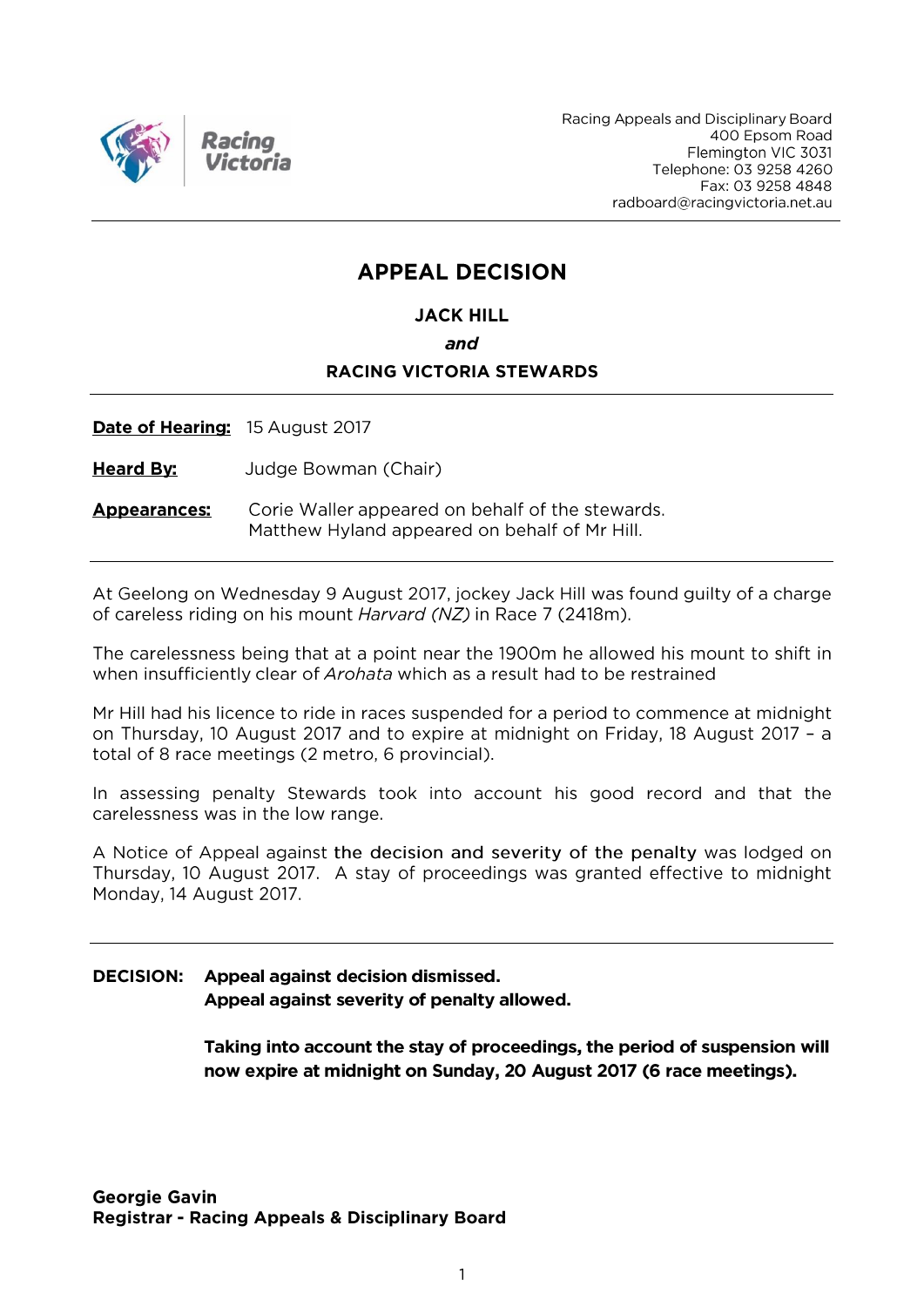# **TRANSCRIPT OF PROCEEDINGS**

### **RACING APPEALS AND DISCIPLINARY BOARD**

\_\_\_\_\_\_\_\_\_\_\_\_\_\_\_\_\_\_\_\_\_\_\_\_\_\_\_\_\_\_\_\_\_\_\_\_\_\_\_\_\_\_\_\_\_\_\_\_\_\_\_\_\_\_\_\_\_\_\_\_\_\_\_

#### **HIS HONOUR JUDGE J. BOWMAN, Chairman**

#### **EXTRACT OF PROCEEDINGS**

**DECISION**

#### **JACK HILL**

**and** 

#### **RACING VICTORIA STEWARDS**

#### **RACING VICTORIA CENTRE, FLEMINGTON**

#### **TUESDAY, 15 AUGUST 2017**

MR M. HYLAND appeared on behalf of Mr J. Hill

MR C. WALLER appeared on behalf of the RVL Stewards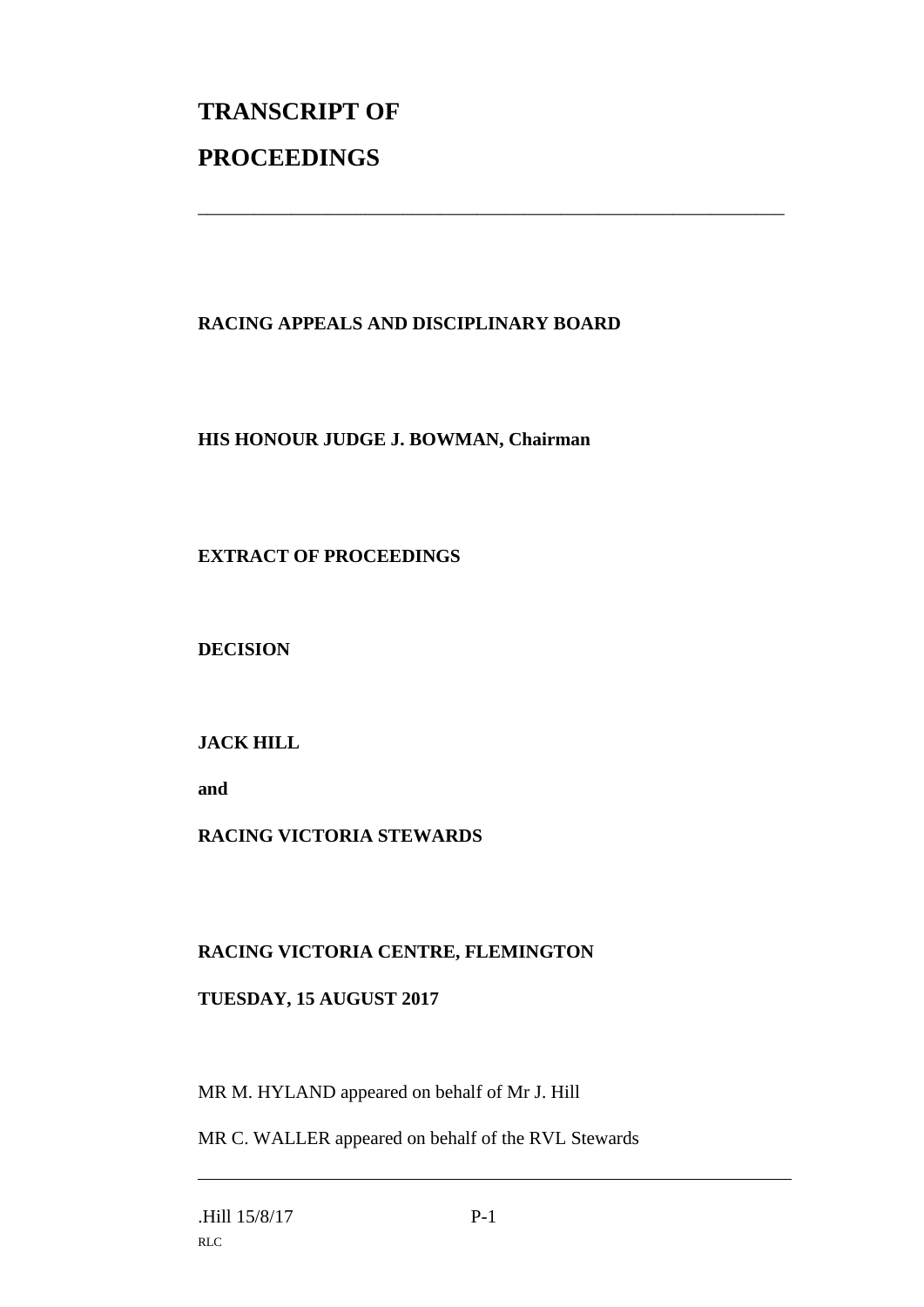CHAIRMAN: Mr Jack Hill, you have pleaded not guilty to the charge of careless riding, in that in race 7 at Geelong on 9 August 2017, being a handicap over 2418 metres, you allowed your mount Harvard to shift in when not sufficiently clear of Arohata, ridden by Mark Zahra. This has taken place near the 1900-metre mark. It is alleged that this caused Arohata to be restrained. Also involved was Tintaglia, ridden by Jordan Childs.

The Stewards found the charge proven and imposed a penalty of suspension for eight meetings, having taken into account your good record and the fact that the carelessness was in the low range. You are appealing against the decision of the Stewards and the severity of the penalty.

I have viewed the video of the race, parts of it more than once. It is quite clear that you were trying to take up a position one off the rails and behind the horse ridden by Jordan Childs. It is evident, particularly from the head-on angle, that you looked over your left shoulder and then moved in behind Childs. It is also clear that Mark Zahra then had to at least steady his mount. I accept that you were not two lengths clear of Zahra when you moved into the tight gap behind Childs. This caused Zahra to steady and appeared to have had some effect on the runners behind him. On the transcript at page 3, Mark Zahra said:

#### *I've just had to steady. He's lucky I've got good hands.*

However it be described - steadying, checking, taking hold - it is clear that you crossed when not two lengths clear of Mark Zahra and he had to take some